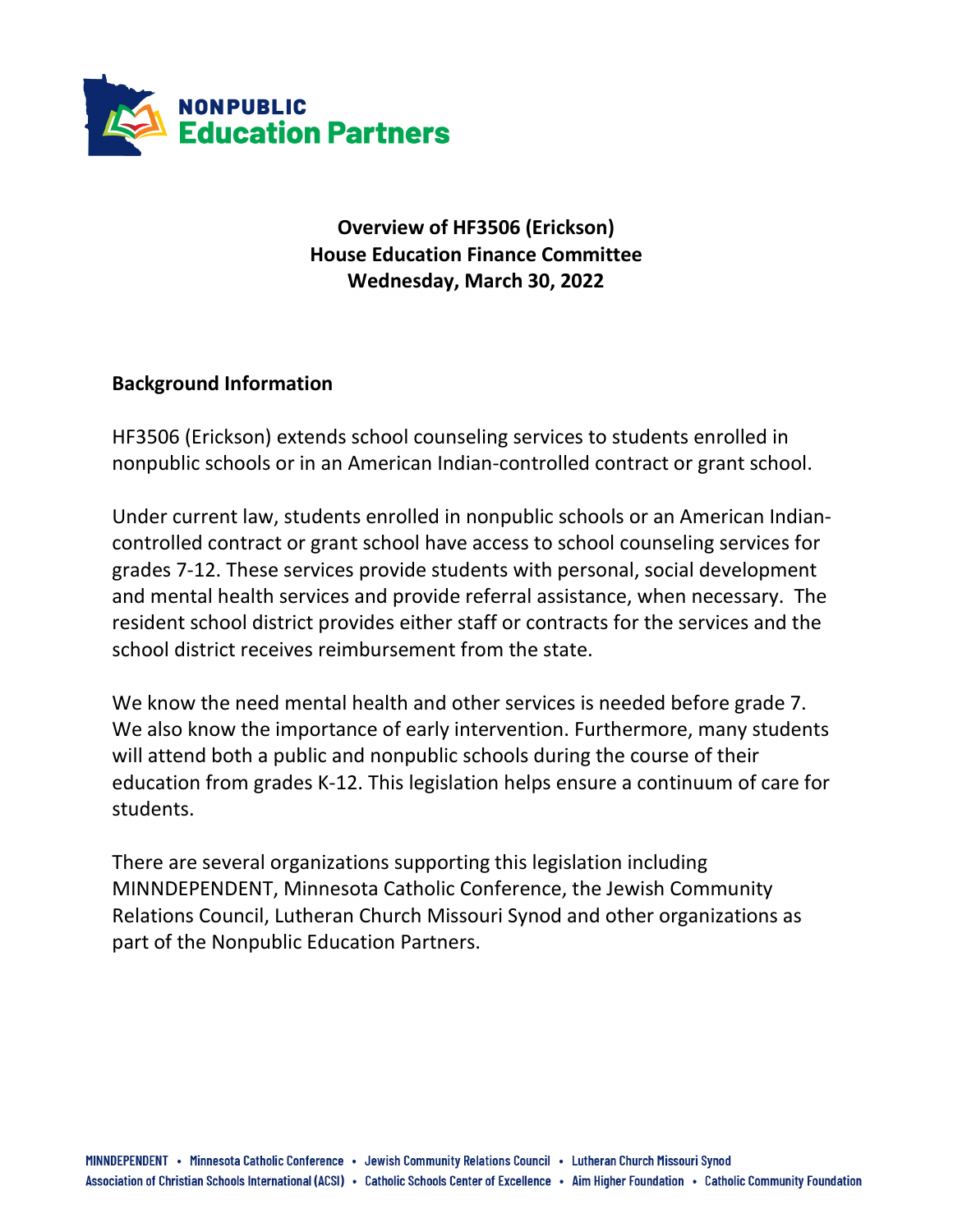

**MAIS Fast Facts**

- Non-profit, independent school organization
- 18 schools: Pre-primary, elementary, middle & high schools
- MAIS schools serve over 9,000 Minnesota students and their families
- MAIS schools employ over 3,500 Minnesotans

## *2022 STATE LEGISLATIVE AGENDA*

• Preserve the "independent" status of MAIS schools by opposing proposals that create onerous regulations or unfunded mandates, which have a negative impact on MAIS students, families, faculty and staff.

• Support necessary state funding for nonpublic pupil aid (ie; textbooks, counseling, transportation, health services).

o SF925/HF3506 – Counseling aid for students in grades K-6

Serve as a resource to elected officials involved in E-12 education public policy.

MN Association of Independent Schools (MAIS) is a cohort of 18 independent schools in Minnesota that have achieved, or are in pursuit of, ISACS accreditation. Through the ISACS accreditation process, MAIS member schools hold themselves publicly accountable to accepted standards of quality education, responsible operations and on-going improvement. The mission of MAIS is to support and connect school leadership, faculty and staff while promoting and preserving education independence and choice for MN families and educators.

| <b>MAIS School</b>                                      | Location       | <b>District</b> |
|---------------------------------------------------------|----------------|-----------------|
| Amos & Celia Heilicher Minneapolis Jewish Day<br>School | St. Louis Park | 46(A)           |
| Arete Academy                                           | St. Louis Park | 46(A)           |
| <b>Breck School</b>                                     | Golden Valley  | 46(A)           |
| City of Lakes Waldorf School                            | Minneapolis    | 62(A)           |
| Friends School of Minnesota                             | St. Paul       | 66(A)           |
| Groves Academy                                          | Golden Valley  | 46(B)           |

o HF341/SF2307 – Student Data Privacy Act